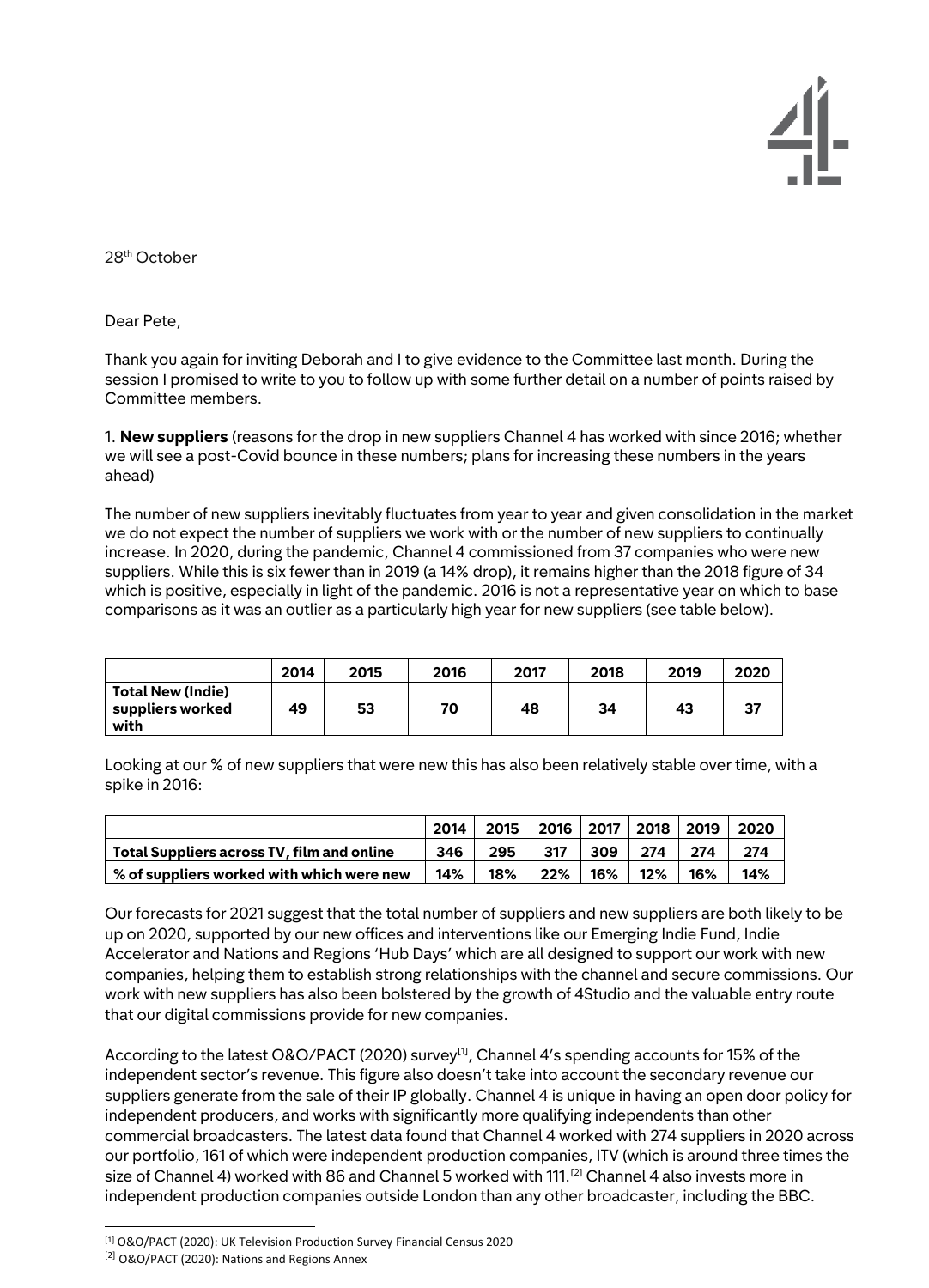O&O research shows Channel 4 spent the most, £171m, with independent companies in the Nations and Regions. This comfortably out invested the BBC (£144m) and ITV (£77m).<sup>[3]</sup>

According to O&O analysis Channel 4 worked with more than twice as many suppliers in the Nations and regions than ITV in 2019 and more than three times as many new suppliers in the Nations and Regions..

A number of new strategic interventions are supporting our work with new suppliers. Our new offices are helping us to develop relationships with new suppliers across the UK, with commissioners on the ground in locations across the country for the first time and our biggest commissioning department now based in Scotland. This work is also supported by our regular commissioner briefings and newly introduced Hub Days which allow indies across the UK to engage with departments across the business, hear about our current commissioning priorities and establish relationships with our commissioners. During the pandemic we have continued to hold these events virtually, helping to ensure new companies continued to have clear routes into the business. The Emerging Indie Fund, which we talk about in more detail below, is also key to supporting commissions from new emerging indies, as is our Indie Accelerator, now in its second year, which was created to support us in working with new indies with diverse leadership and help us meet our target of doubling the number of diverse led indies we work with by 2023. The Accelerator has already been delivering commissions for the indies on the first cohort and we are well on track to meet our target.

The move to virtual pitching of ideas has also been a great leveller, allowing new companies like Salamanda in Stockport to pitch from their front rooms and win valuable business, without the cost of travel. This has helped to remove barriers to entry for new companies, underpinning our open-door policy. We want to continue that benefit as office working returns.

As touched upon above, the creation and rapid growth of 4Studio has also provided a valuable new entry route for companies who have not previously worked with Channel 4 and this will be reflected in our 2021 data. We have recently commissioned digital content from Scottish companies including Beezr and Storyboard and are currently in development with Mighty.

## 2. **Emerging Indie Fund** (value)

The Emerging Indie Fund aims to support the indie sector, and nurture emerging indie talent from the Nations and Regions, helping them to grow their business through Channel 4 investment and support. It helps awardees to achieve business sustainability and strong relationships within the channel. We haven't published a number on the exact amount of funding available, which may vary year on year depending on the revenue available to us and the strength of applications. This year we plan to increase upon our 2020 investment although the exact figure is still to be confirmed.

However, it is important to note that the intervention is about much more than the funding. In addition to providing financial assistance, successful indies receive slate development support and mentoring from a Commissioning Editor, as well as online sessions with Channel 4 specialists from disciplines such as business affairs, scheduling, commercial strategy, legal, sustainability and creative diversity. They will also meet regularly with the Head of Indie Relations, who will advise them on working with Channel 4 and growing their company, and will access a series of online sessions with key departments.

Providing practical support and guidance can really help indies grow and move onto the next stage of their development. The combination of time with commissioning and financial support can make a huge difference to small production companies.

Last year the fund received nearly 150 applications from production companies across the UK keen to take advantage of all the expert advice and practical support on offer to those who successfully manage to join the Emerging Indie Fund. A total of 11 indies were selected to receive support from the Emerging Indie Fund, including Channel X Hopscotch, based in Glasgow and Manchester, and, such was the quality of applications, a further five discretionary awards were made, including Glasgow-based Create Anything.

Several of the indies on the fund went on to win commissions with Channel 4. This year we have had over 100 applications and we are now in the process of shortlisting. Selected indies will be announced in November.

<sup>[3]</sup> O&O analysis for Channel 4, 2021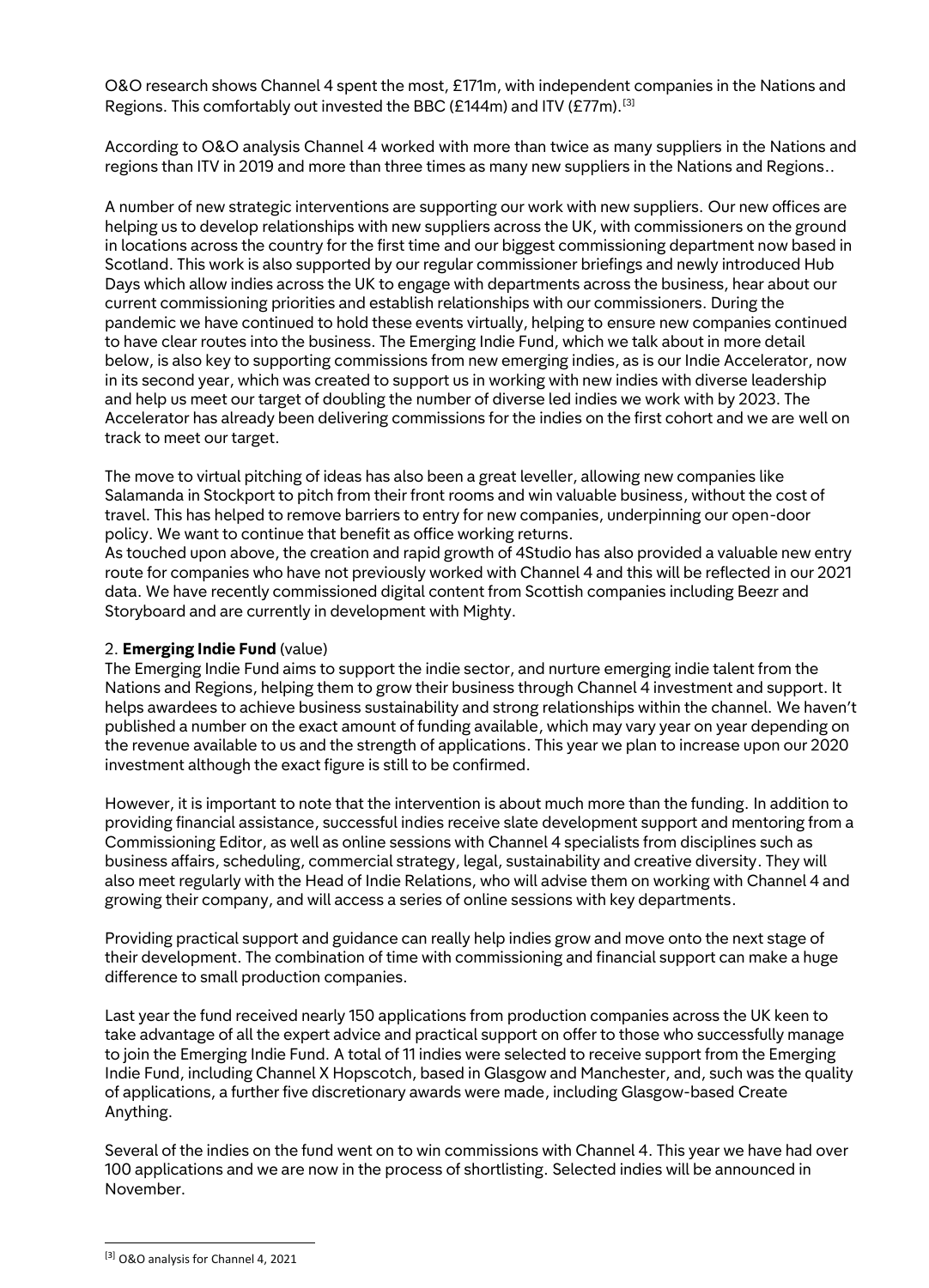Alongside the Emerging Indie Fund and Indie Accelerator, Channel 4's Indie Growth Fund supports the UK independent creative sector by investing in UK-based SMEs, taking minority stakes to help them to grow their business to the next stage. It has invested in two Scottish production companies, Firecrest and Two Rivers Media.

**3. Complaints** (any data Channel 4 has about complaints and complaint trends from viewers in Scotland compared to other parts of the UK; levels of complaints about the levels of Scottish representation on Channel 4)

Complaints relating to Scotland make up a very small proportion of our contact from viewers. To provide context, last year we had 144,340 viewer contacts 14,987 of which were complaints. Of contacts in the last year, 99 related to Scotland with half (49) of those complaints about a lack of Scottish representation on Gogglebox. Many of those who contacted us to raise this were getting in touch to put themselves forward. The next most common complaint was about an overemphasis on the England football team (8 complaints). A handful of comments were about programmes with Britain in the title that viewers felt were actually focussed on England such as *The Year Britain Stopped* and a handful were about the use of 'Scotland' rather than a specific Scottish location. Three complaints were about Darcey Bussell presenting a programme about Scotland when the viewers in question did not feel she had enough of a personal connection or adequate knowledge of Scotland. A small number were also about the use of stereo types like tartan, bagpipes or shortbread in programmes, notably Bake Off when Peter was the first Scottish winner.

**4. Young people** (opportunities for Scottish young people looking to get into the sector; anticipated 4Skills spending in nations and regions; how skills spending in nations and regions will be prioritised) We do not break down our skills spend by individual Nation or Region, but we have refocused all of our training and skills work to prioritise the Nations and Regions and look to ensure our opportunities are spread equitably across the UK.

Our industry leading Production Training Scheme places trainees with independent producers in our supply chain for 12 months, providing 50% of their salary and wrap around training. We have refocused the scheme to be 100% Nations and Regions. We have had over 15 trainees in Scottish indies over recent years, with two out of seventeen (12%) on the spring 2021 cohort based in Scotland at Firecrest and Raise the Roof. We have also had numerous Glasgow based apprentices including in the current cohort. We have recently launched Fast Track Scotland and Northern Ireland, which is focused on progression and addressing specific skills gaps in the Scottish sector providing 5 placements in Scotland in the first year.

Channel 4 supports Glasgow based training and skills company TRC, funding the SuperSizers initiative and their RAD scheme which is providing twelve eight month fully paid research opportunities for diverse talent in Scotland. We have also been developing a new initiative with the BBC and Screen Scotland which will be announced shortly.

Alongside these skills initiatives we have held a numerous outreach events in Scotland over the years including in areas like Dundee where there isn't an established production eco-system. Over 400 people have attended these in person events and earlier this year a further 250 joined a virtual event for people in Glasgow and Belfast considering a career in TV with a further 500 views of the recording on the 4Skills website.

As part of our new announcements on skills we will be building on this work with a new schools engagement programme which will include a number of schools in Scotland. As we are currently developing these plans it is not yet possible to provide detail on numbers or investment in specific locations, but as with all of our programmes we will look to ensure an equitable distribution of opportunities across the UK, including in Scotland.